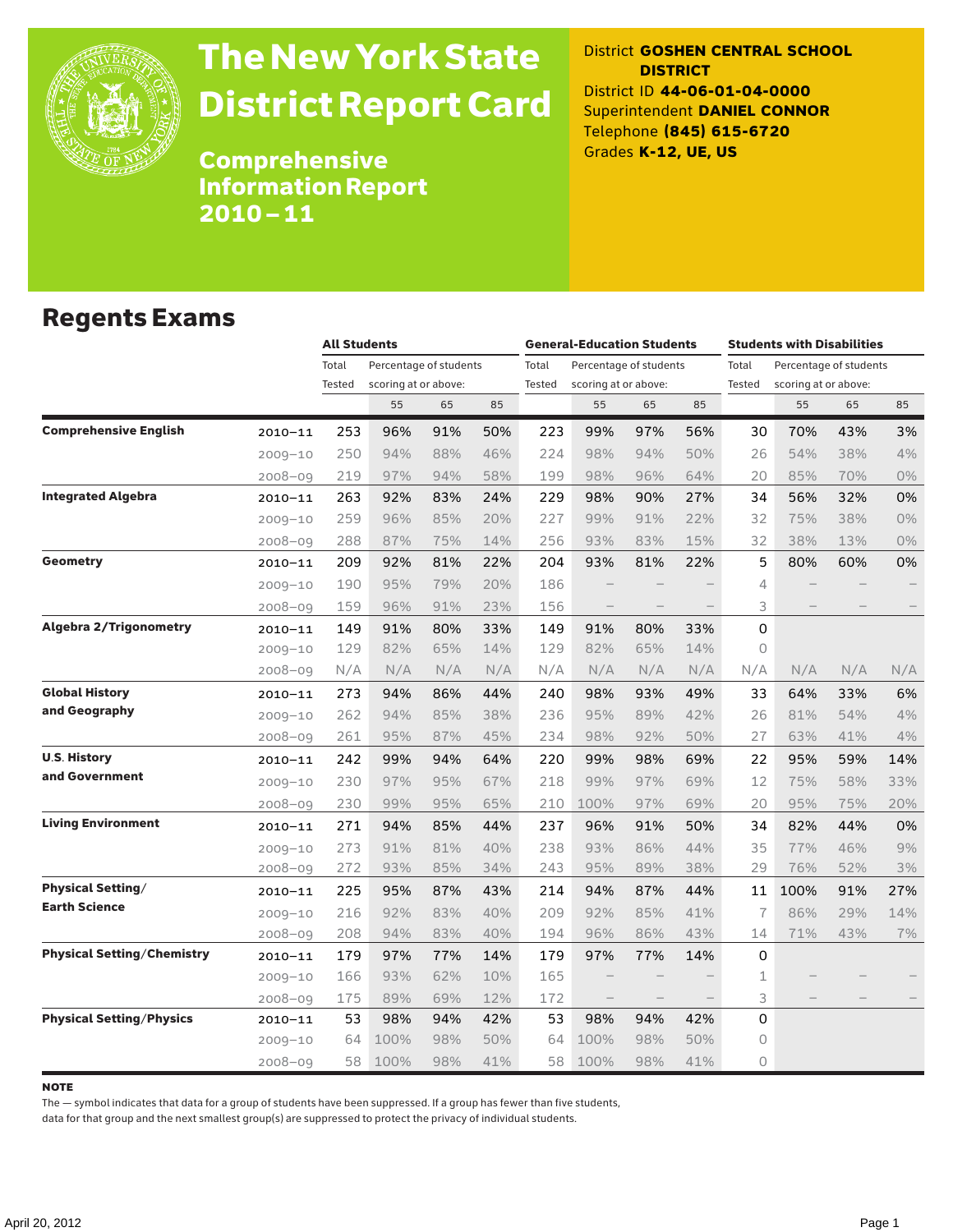### Regents Exams

|                              |             |                 | <b>All Students</b>                            |      |                 |                                                | <b>General-Education Students Students with Disabilities</b> |                 |                                                |          |    |    |    |  |
|------------------------------|-------------|-----------------|------------------------------------------------|------|-----------------|------------------------------------------------|--------------------------------------------------------------|-----------------|------------------------------------------------|----------|----|----|----|--|
|                              |             | Total<br>Tested | Percentage of students<br>scoring at or above: |      | Total<br>Tested | Percentage of students<br>scoring at or above: |                                                              | Total<br>Tested | Percentage of students<br>scoring at or above: |          |    |    |    |  |
|                              |             |                 | 55                                             | 65   | 85              |                                                | 55                                                           | 65              | 85                                             |          | 55 | 65 | 85 |  |
| <b>Comprehensive French</b>  | $2010 - 11$ | 58              | 100%                                           | 100% | 48%             | 57                                             |                                                              |                 |                                                |          |    |    |    |  |
|                              | $2009 - 10$ | 49              | 98%                                            | 92%  | 63%             | 49                                             | 98%                                                          | 92%             | 63%                                            | $\Omega$ |    |    |    |  |
|                              | $2008 - 09$ | 64              | 98%                                            | 98%  | 69%             | 64                                             | 98%                                                          | 98%             | 69%                                            | $\circ$  |    |    |    |  |
| <b>Comprehensive Italian</b> | $2010 - 11$ | 0               |                                                |      |                 | 0                                              |                                                              |                 |                                                | 0        |    |    |    |  |
|                              | $2009 - 10$ | $\circ$         |                                                |      |                 | 0                                              |                                                              |                 |                                                | $\circ$  |    |    |    |  |
|                              | $2008 - 09$ | $\circ$         |                                                |      |                 | 0                                              |                                                              |                 |                                                | $\circ$  |    |    |    |  |
| <b>Comprehensive Spanish</b> | $2010 - 11$ | 107             | 95%                                            | 93%  | 54%             | 105                                            |                                                              |                 |                                                | 2        |    |    |    |  |
|                              | $2009 - 10$ | 105             | 96%                                            | 92%  | 52%             | 105                                            | 96%                                                          | 92%             | 52%                                            | 0        |    |    |    |  |
|                              | $2008 - 09$ | 128             | 98%                                            | 97%  | 73%             | 125                                            |                                                              |                 |                                                | 3        |    |    |    |  |

**NOTE** 

The — symbol indicates that data for a group of students have been suppressed. If a group has fewer than five students,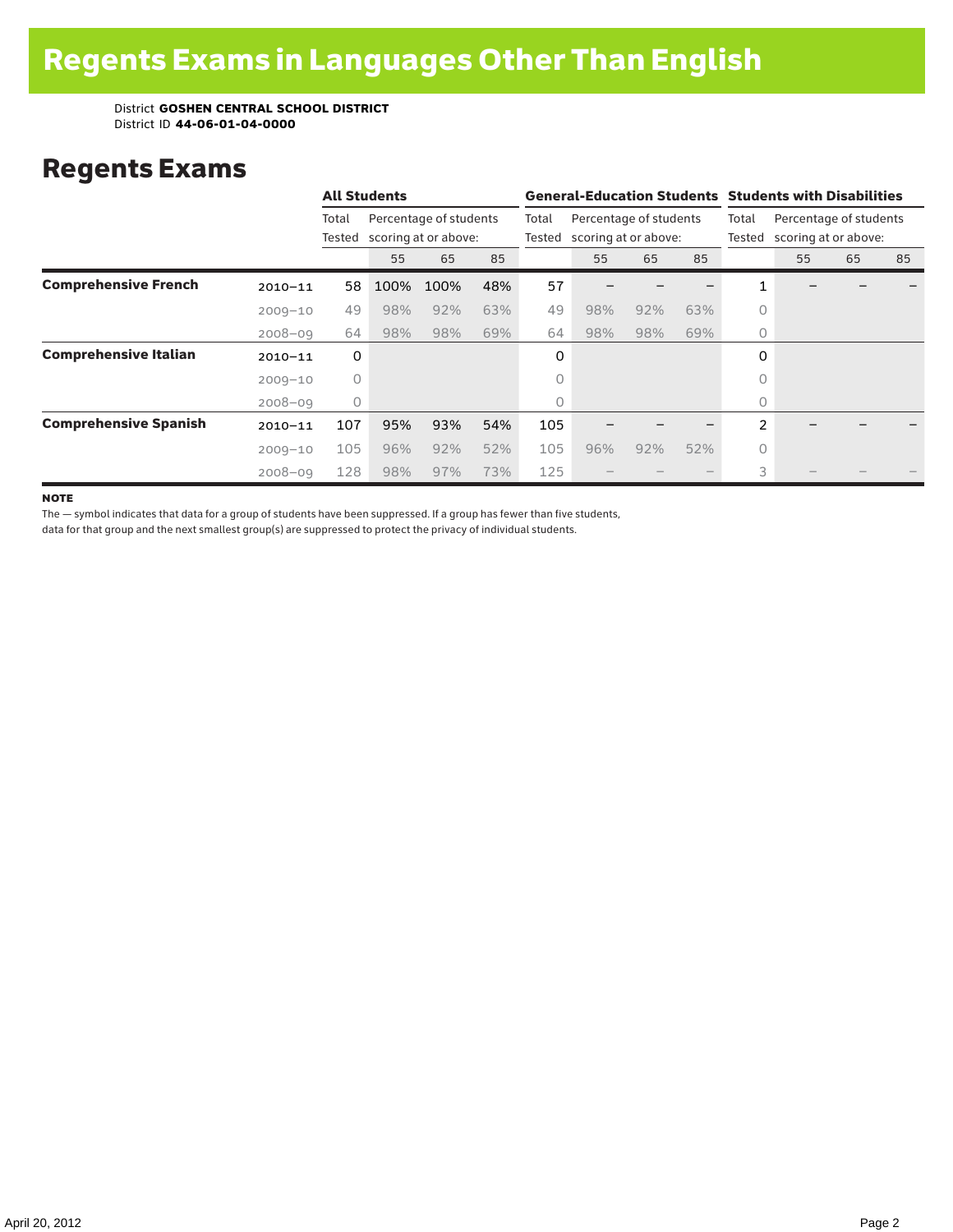### Regents Competency Tests

|                       |             | <b>All Students</b> |                  |                     |                  | <b>General-Education Students Students with Disabilities</b> |                  |  |  |
|-----------------------|-------------|---------------------|------------------|---------------------|------------------|--------------------------------------------------------------|------------------|--|--|
|                       |             | <b>Total Tested</b> | Percent Passing: | <b>Total Tested</b> | Percent Passing: | <b>Total Tested</b>                                          | Percent Passing: |  |  |
| <b>Mathematics</b>    | $2010 - 11$ | 9                   | 44%              | 0                   |                  | 9                                                            | 44%              |  |  |
|                       | $2009 - 10$ | 17                  | 59%              | 0                   |                  | 17                                                           | 59%              |  |  |
|                       | $2008 - 09$ | 14                  | 71%              | 0                   |                  | 14                                                           | 71%              |  |  |
| <b>Science</b>        | $2010 - 11$ | 9                   | 67%              | 0                   |                  | 9                                                            | 67%              |  |  |
|                       | $2009 - 10$ | 8                   | 38%              | 0                   |                  | 8                                                            | 38%              |  |  |
|                       | $2008 - 09$ | 7                   | 71%              | 0                   |                  | $\overline{1}$                                               | 71%              |  |  |
| <b>Reading</b>        | $2010 - 11$ | 19                  | 74%              | 0                   |                  | 19                                                           | 74%              |  |  |
|                       | $2009 - 10$ | 13                  | 69%              | 0                   |                  | 13                                                           | 69%              |  |  |
|                       | $2008 - 09$ | 13                  | 69%              | 0                   |                  | 13                                                           | 69%              |  |  |
| <b>Writing</b>        | $2010 - 11$ | 10                  | 100%             | 0                   |                  | 10                                                           | 100%             |  |  |
|                       | $2009 - 10$ | 3                   |                  | 0                   |                  | 3                                                            |                  |  |  |
|                       | $2008 - 09$ | 5                   | 100%             | 0                   |                  | 5                                                            | 100%             |  |  |
| <b>Global Studies</b> | $2010 - 11$ | 13                  | 8%               | 0                   |                  | 13                                                           | 8%               |  |  |
|                       | $2009 - 10$ | 14                  | 29%              | 0                   |                  | 14                                                           | 29%              |  |  |
|                       | $2008 - 09$ | 21                  | 19%              | 0                   |                  | 21                                                           | 19%              |  |  |
| <b>U.S. History</b>   | $2010 - 11$ | 3                   |                  | 0                   |                  | 3                                                            |                  |  |  |
| and Government        | $2009 - 10$ | 10                  | 10%              | 0                   |                  | 10                                                           | 10%              |  |  |
|                       | $2008 - 09$ | 6                   | 17%              | 0                   |                  | 6                                                            | 17%              |  |  |

#### **NOTE**

The — symbol indicates that data for a group of students have been suppressed. If a group has fewer than five students,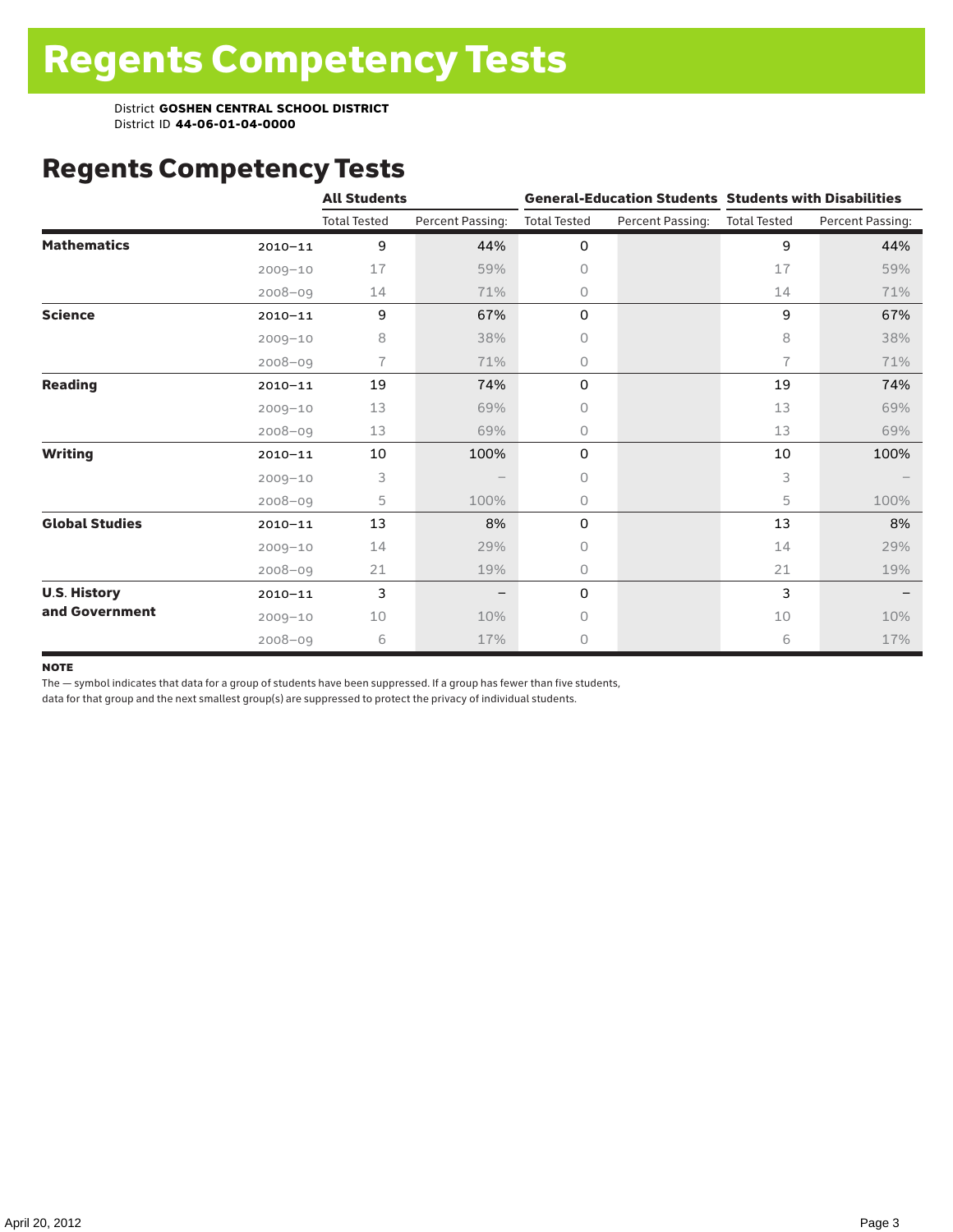### New York State English as a Second Language Achievement Test (NYSESLAT)

|                  |             |       | <b>All Students</b>               |                             |     | <b>General-Education Students</b> |       |                                   |                             | <b>Students with Disabilities</b> |                          |                                   |     |                             |     |       |
|------------------|-------------|-------|-----------------------------------|-----------------------------|-----|-----------------------------------|-------|-----------------------------------|-----------------------------|-----------------------------------|--------------------------|-----------------------------------|-----|-----------------------------|-----|-------|
|                  |             | Total |                                   | Percent of students scoring |     |                                   | Total |                                   | Percent of students scoring |                                   |                          | Total                             |     | Percent of students scoring |     |       |
|                  |             |       | Tested in each performance level: |                             |     |                                   |       | Tested in each performance level: |                             |                                   |                          | Tested in each performance level: |     |                             |     |       |
|                  |             |       |                                   | Begin. Interm. Adv.         |     | Prof.                             |       |                                   | Begin. Interm. Adv.         |                                   | Prof.                    |                                   |     | Begin. Interm. Adv.         |     | Prof. |
| <b>Listening</b> | $2010 - 11$ | 32    | 0%                                | 13%                         | 44% | 44%                               | 29    |                                   |                             |                                   |                          | 3                                 |     |                             |     |       |
| and Speaking     | $2009 - 10$ | 32    | 3%                                | 9%                          | 44% | 44%                               | 31    |                                   |                             |                                   |                          | 1                                 |     |                             |     |       |
| $(Grades K-1)$   | $2008 - 09$ | 37    | 3%                                | 19%                         | 43% | 35%                               | 35    |                                   |                             |                                   |                          | $\overline{2}$                    |     |                             |     |       |
| <b>Reading</b>   | $2010 - 11$ | 32    | 22%                               | 44%                         | 22% | 13%                               | 29    |                                   |                             |                                   | $\overline{\phantom{0}}$ | 3                                 |     |                             |     |       |
| and Writing      | $2009 - 10$ | 32    | 38%                               | 41%                         | 3%  | 19%                               | 31    |                                   |                             |                                   |                          | 1                                 |     |                             |     |       |
| $(Grades K-1)$   | $2008 - 09$ | 37    | 24%                               | 30%                         | 14% | 32%                               | 35    |                                   |                             |                                   |                          | $\overline{2}$                    |     |                             |     |       |
| Listening        | $2010 - 11$ | 32    | 0%                                | 0%                          | 16% | 84%                               | 25    | 0%                                | 0%                          | 12%                               | 88%                      | 7                                 | 0%  | 0%                          | 29% | 71%   |
| and Speaking     | $2009 - 10$ | 34    | 0%                                | 3%                          | 12% | 85%                               | 30    |                                   |                             |                                   |                          | 4                                 |     |                             |     |       |
| $(Grades 2-4)$   | $2008 - 09$ | 31    | 3%                                | 3%                          | 29% | 65%                               | 30    |                                   |                             |                                   |                          | $\mathbf 1$                       |     |                             |     |       |
| <b>Reading</b>   | $2010 - 11$ | 32    | 9%                                | 19%                         | 47% | 25%                               | 25    | 4%                                | 20%                         | 48%                               | 28%                      | 7                                 | 29% | 14%                         | 43% | 14%   |
| and Writing      | $2009 - 10$ | 34    | 3%                                | 29%                         | 38% | 29%                               | 30    |                                   |                             |                                   |                          | 4                                 |     |                             |     |       |
| $(Grades 2-4)$   | $2008 - 09$ | 31    | 3%                                | 19%                         | 55% | 23%                               | 30    |                                   |                             |                                   |                          | 1                                 |     |                             |     |       |
| <b>Listening</b> | $2010 - 11$ | 10    | 0%                                | 0%                          | 40% | 60%                               | 10    | 0%                                | 0%                          | 40%                               | 60%                      | 0                                 |     |                             |     |       |
| and Speaking     | $2009 - 10$ | 11    | 9%                                | 0%                          | 9%  | 82%                               | 11    | 9%                                | 0%                          | 9%                                | 82%                      | 0                                 |     |                             |     |       |
| $(Grades 5-6)$   | $2008 - 09$ | 14    | 7%                                | 14%                         | 36% | 43%                               | 12    | $\qquad \qquad -$                 |                             |                                   |                          | 2                                 |     |                             |     |       |
| <b>Reading</b>   | $2010 - 11$ | 10    | 0%                                | 30%                         | 20% | 50%                               | 10    | 0%                                | 30%                         | 20%                               | 50%                      | 0                                 |     |                             |     |       |
| and Writing      | $2009 - 10$ | 11    | $0\%$                             | 18%                         | 9%  | 73%                               | 11    | 0%                                | 18%                         | 9%                                | 73%                      | $\circ$                           |     |                             |     |       |
| $(Grades 5-6)$   | $2008 - 09$ | 14    | 14%                               | 7%                          | 43% | 36%                               | 12    |                                   |                             |                                   |                          | $\overline{2}$                    |     |                             |     |       |
| Listening        | $2010 - 11$ | 13    | 8%                                | 8%                          | 23% | 62%                               | 11    |                                   |                             |                                   |                          | 2                                 |     |                             |     |       |
| and Speaking     | $2009 - 10$ | 12    | 25%                               | 0%                          | 33% | 42%                               | 11    |                                   |                             |                                   |                          | 1                                 |     |                             |     |       |
| $(Grades 7-8)$   | $2008 - 09$ | 11    | 18%                               | 0%                          | 27% | 55%                               | 10    |                                   |                             |                                   |                          | 1                                 |     |                             |     |       |
| <b>Reading</b>   | $2010 - 11$ | 13    | 15%                               | 23%                         | 23% | 38%                               | 11    |                                   |                             |                                   |                          | 2                                 |     |                             |     |       |
| and Writing      | $2009 - 10$ | 12    | 25%                               | 42%                         | 17% | 17%                               | 11    |                                   |                             |                                   |                          | 1                                 |     |                             |     |       |
| $(Grades 7-8)$   | $2008 - 09$ | 10    | 30%                               | 20%                         | 20% | 30%                               | 9     |                                   |                             |                                   | $\overline{\phantom{0}}$ | $\mathbf 1$                       |     |                             |     |       |
| Listening        | $2010 - 11$ | 15    | 7%                                | 20%                         | 27% | 47%                               | 12    |                                   |                             |                                   | -                        | 3                                 |     |                             |     |       |
| and Speaking     | $2009 - 10$ | 14    | 7%                                | 21%                         | 29% | 43%                               | 13    |                                   |                             |                                   | $\overline{\phantom{0}}$ | $\mathbf 1$                       |     |                             |     |       |
| $(Grades 9-12)$  | $2008 - 09$ | 11    | $0\%$                             | 27%                         | 9%  | 64%                               | 10    |                                   |                             |                                   | $\overline{\phantom{0}}$ | 1                                 |     |                             |     |       |
| <b>Reading</b>   | $2010 - 11$ | 15    | 20%                               | 40%                         | 20% | 20%                               | 12    |                                   |                             |                                   |                          | 3                                 |     |                             |     |       |
| and Writing      | $2009 - 10$ | 14    | 21%                               | 43%                         | 21% | 14%                               | 13    |                                   |                             |                                   | $\qquad \qquad -$        | $\mathbf 1$                       |     |                             |     |       |
| $(Grades 9-12)$  | $2008 - 09$ | 11    | 18%                               | 36%                         | 27% | 18%                               | 10    |                                   |                             |                                   |                          | 1                                 |     |                             |     |       |

#### note

The — symbol indicates that data for a group of students have been suppressed. If a group has fewer than five students,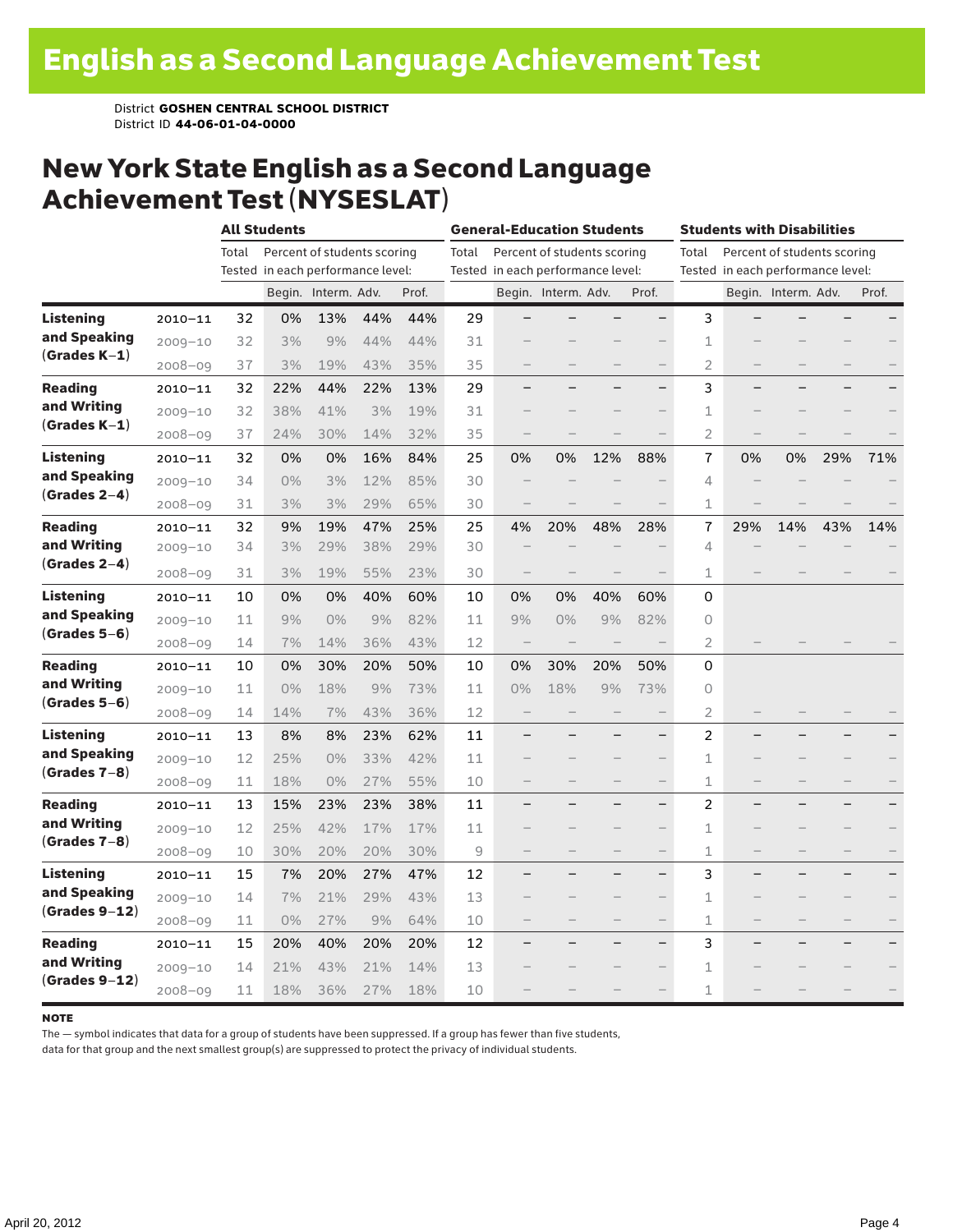### Statewide 2010–11 Results on the National Assessment of Educational Progress (NAEP)

|                            | % Below Basic | $%$ Basic | % Proficient | % Advanced |  |
|----------------------------|---------------|-----------|--------------|------------|--|
| <b>Grade 4 Reading</b>     | 32%           | 33%       | 26%          | 9%         |  |
| <b>Grade 8 Reading</b>     | 24%           | 41%       | 31%          | 4%         |  |
| <b>Grade 4 Mathematics</b> | 20%           | 44%       | 31%          | 5%         |  |
| <b>Grade 8 Mathematics</b> | 30%           | 40%       | 23%          | 7%         |  |

### Statewide 2010–11 NAEP Participation Rates for LEP Students and Students with Disabilities

|                                   | <b>Participation Rate</b> |
|-----------------------------------|---------------------------|
| <b>Grade 4 Reading</b>            |                           |
| Limited English Proficient        | 84%                       |
| <b>Students with Disabilities</b> | 85%                       |
| <b>Grade 8 Reading</b>            |                           |
| Limited English Proficient        | 77%                       |
| <b>Students with Disabilities</b> | 84%                       |
| <b>Grade 4 Mathematics</b>        |                           |
| Limited English Proficient        | 91%                       |
| <b>Students with Disabilities</b> | 90%                       |
| <b>Grade 8 Mathematics</b>        |                           |
| Limited English Proficient        | 92%                       |
| <b>Students with Disabilities</b> | 91%                       |

#### **NOTE**

The National Assessment of Educational Progress (NAEP), developed in 1969, is a nationally representative assessment of the performance of United States' students in mathematics, reading, science, writing, the arts, civics, economics, geography, and U.S. history. Teachers, principals, parents, policymakers, and researchers use NAEP results to assess progress and develop ways to improve education in the United States.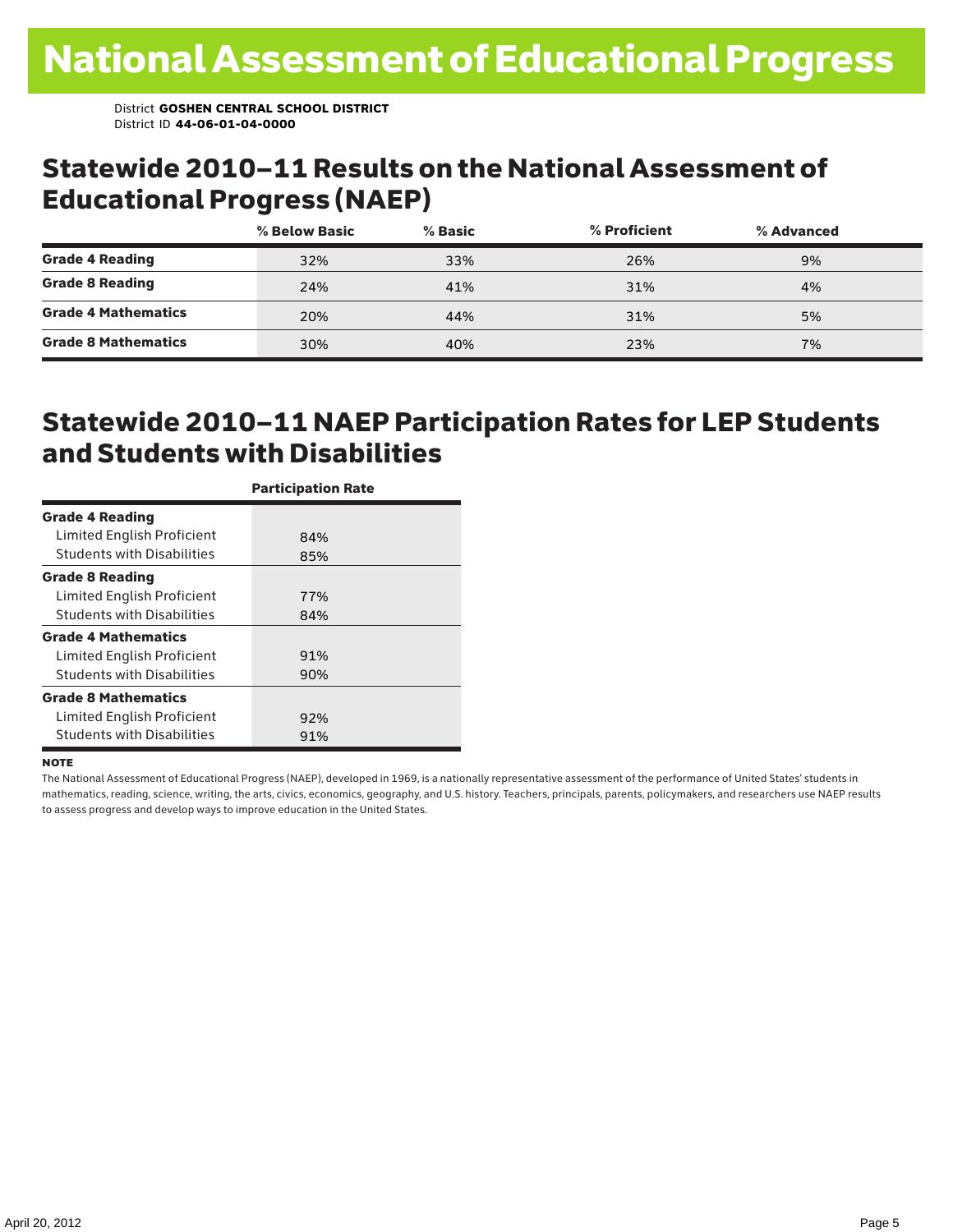### 2007 Total Cohort Performance on Regents Exams After Four Years

|                                        |                    | <b>All Students</b> |                                    |              |  | <b>General-Education Students</b>                                   |           |     |              |  | <b>Students with Disabilities</b>                           |           |     |              |  |
|----------------------------------------|--------------------|---------------------|------------------------------------|--------------|--|---------------------------------------------------------------------|-----------|-----|--------------|--|-------------------------------------------------------------|-----------|-----|--------------|--|
|                                        | ohort<br>S<br>ប ក្ |                     | Percentage of<br>students scoring: |              |  | ohort<br>rolln<br>Percentage of<br>문<br>students scoring:<br>$\cup$ |           |     |              |  | ohort<br>Enrolln<br>Percentage of<br>students scoring:<br>O |           |     |              |  |
|                                        |                    | $55 - 64$           |                                    | 65-84 85-100 |  |                                                                     | $55 - 64$ |     | 65-84 85-100 |  |                                                             | $55 - 64$ |     | 65-84 85-100 |  |
| <b>Global History</b><br>and Geography | 259                | 5%                  | 41%                                | 45%          |  | 225                                                                 | 2%        | 44% | 52%          |  | 34                                                          | 26%       | 21% | 3%           |  |
| <b>U.S. History</b><br>and Government  | 259                | 2%                  | 24%                                | 61%          |  | 225                                                                 | 0%        | 26% | 68%          |  | 34                                                          | 15%       | 12% | 9%           |  |
| <b>Science</b>                         | 259                | 3%                  | 44%                                | 46%          |  | 225                                                                 | 0%        | 44% | 53%          |  | 34                                                          | 18%       | 38% | 0%           |  |

#### New York State Alternate Assessments (NYSAA) 2010–11 All Students

|                        | Au Students                         |   |   |               |   |  |  |  |  |  |
|------------------------|-------------------------------------|---|---|---------------|---|--|--|--|--|--|
|                        | Number of students scoring<br>Total |   |   |               |   |  |  |  |  |  |
|                        | Tested at Level:                    |   |   |               |   |  |  |  |  |  |
|                        |                                     | 1 | 2 | 3             | 4 |  |  |  |  |  |
| <b>Secondary Level</b> |                                     |   |   |               |   |  |  |  |  |  |
| English Language Arts  | 5                                   | 0 | 0 | $\mathcal{L}$ | 3 |  |  |  |  |  |
| <b>Mathematics</b>     | 5                                   | 0 | 0 | 2             | 3 |  |  |  |  |  |
| Social Studies         | 5                                   | O | 0 | $\mathcal{P}$ | 3 |  |  |  |  |  |
| Science                | 5                                   | ი |   | O             |   |  |  |  |  |  |

The New York State Alternate Assessment (NYSAA) is for students with severe cognitive disabilities. Results for students taking the NYSAA in English language arts, mathematics, and science at the elementary and middle levels are available in the *Accountability and Overview Report* part of *The New York State Report Card*.

#### **NOTE**

The — symbol indicates that data for a group of students have been suppressed. If a group has fewer than five students,